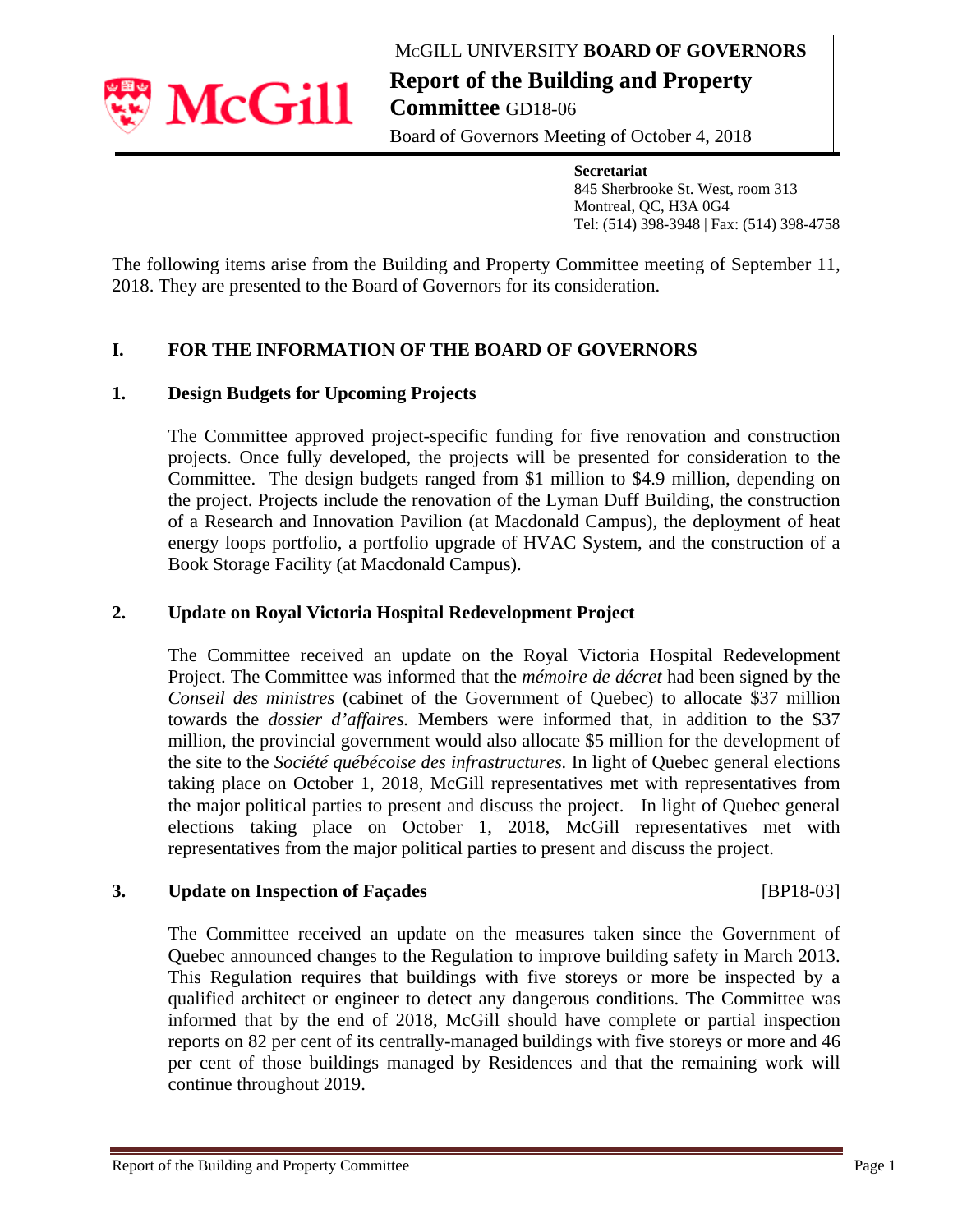#### **4. Report on Action Plan for Expiring Leases and on Options** [BP18-04] **under Consideration**

The Committee received a report on the analysis of scenarios that intend to reduce the University's lease obligations over the next ten years through the consolidation and relocation of leases to a single rent and tax-free location. The Committee reviewed a plan for leases ending 2018-2021 and will continue its work on this file at a future meeting.

## **5. Update on the Stewart Biology West Wing Redevelopment Project** [BP18-05]

The Committee received an update on the Stewart Biology West Wing Redevelopment Project. Lot 1 and 2 of the project had been approved by the Executive Committee of the Board of Governors in 2017 and 2018 respectively, at a total cost of \$23.9 million. The overall budget for the project, which was to be developed in three lots, was estimated to be \$95 million, with funding from the Strategic Investment Fund (\$33 million), proceeds from the bond (\$61 million) and the University's operating fund (\$828,000).

The Committee was informed that only two contractors had submitted bids for Lot 3 of the project, both of which were significantly higher than the anticipated costs. The Committee was briefed by management on three possible options concerning the future development of the project. Members concurred with management that option three, the splitting of Lot 3 into multiple lots, was the preferred path forward. This option would split the current work packages into multiple, smaller lots in an attempt to generate more interest from smaller contractors and sub-contractors, thus bringing costs down. This strategy would also defer approximately half of the work to a fourth tender by at least one year, which could also have a positive impact on costs should construction in Quebec be under less pressure. An update on this file is anticipated at a future meeting.

#### **6. Introduction of Fiat Lux Library Project** [BP18-06]

The Committee was briefed on the vision and development of the Fiat Lux Library project. The project is fractioned into two, standalone projects: the construction of an off-site book storage facility to be located at the Macdonald Campus and an expansion and renovation of the McLennan-Redpath Libraries complex. The Book Storage Facility project is not directly linked to the Fiat Lux Library project, and could move ahead independently of the larger project's advancement.

Although the University has decided to move forward with the Book Storage Facility project, with requests to approve the project anticipated for submission to the Building and Property Committee in the future, the larger Fiat Lux Library project is pending and continues to await the identification of potential private funding sources. Both projects share an estimated budget of \$140M. At the moment, the projected cost of the Fiat Lux Library project is \$115M, and that of the Book Storage Facility project \$25M. Should the